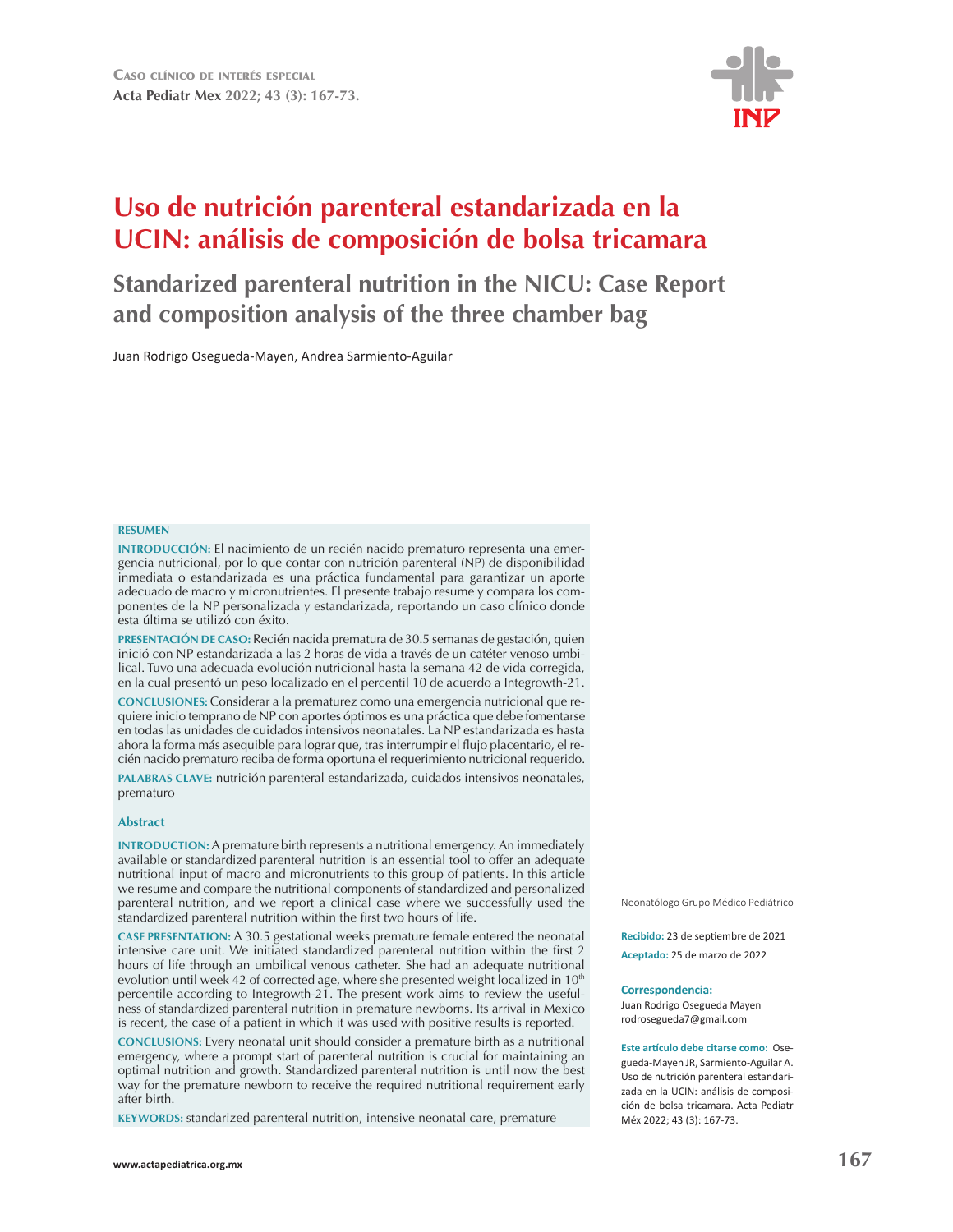#### **INTRODUCCIÓN**

La nutrición parenteral en el prematuro de menos de 1500 gramos es considerada una emergencia nutricional. Es por eso que ante la incapacidad de satisfacer la totalidad de los requerimientos nutricionales por vía oral de estos prematuros al momento de nacer, el inicio temprano de la nutrición parenteral durante las primeras 8 horas de vida ha demostrado tener diversos beneficios para el recién nacido, fundamentalmente evitar catabolismo, favorecer la ganancia ponderal, preservar el neurodesarrollo y lograr una composición corporal similar a la del recién nacido a término, con el objetivo de disminuir la morbilidad metabólica a largo plazo.<sup>1</sup>

En nuestro país actualmente existen tres formas de administrar nutrición parenteral a los recién nacidos menores de 1500 gramos. La más frecuente es solicitar de forma individualizada a un centro de mezclas, ya sea interno o externo al hospital. Algunos otros centros prescriben y preparan la nutrición de forma artesanal, es decir, dentro del mismo hospital, en campana de flujo, administrando manualmente los componentes de la misma. Por último, algunos institutos nacionales de salud lo realizan de forma estandarizada, solicitando previo al nacimiento a un centro de mezclas externo

En la actualización de la guía NICE (National Institute for Health and Care Excellence) publicada en el 2020, se recomienda el uso de nutrición parenteral estandarizada lista para usarse porque es segura, de disponibilidad inmediata y adaptable a las necesidades nutricionales del 85% de los pacientes.<sup>2, 3</sup> La nutrición parenteral estandarizada lista para usarse es una alternativa de nutrición tricamara que cuenta con un compartimiento de emulsión lipídica de aceite de oliva 80% + 20% aceite de soya, un segundo compartimento de solución de aminoácidos basado en aminograma de cordón umbilical fetal con electrolitos y un tercer compartimento que

contiene glucosa. Cada uno de los compartimentos cuenta con un sello que al romperse logra una emulsión homogénea entre los componentes con posibilidad de administrarse de forma temprana al recién nacido prematuro.<sup>3, 4</sup>

### Composición de la nutrición parenteral estandarizada

A continuación, se abordará la composición de la nutrición parenteral estandarizada y sus diferencias con la Nutrición parenteral Individualizada. Se anexa el cuadro de composición. Cuadro 1

Aminoácidos: la nutrición parenteral cuenta con una solución de aminoácidos basado en el aminograma de cordón umbilical, lo que condiciona que haya niveles distintos de algunos aminoácidos no esenciales, entre los que destacan taurina, tirosina, cisteína y arginina. 5, 6

La taurina se ha establecido como uno de los múltiples factores involucrados en el desarrollo de colestasis intrahepática asociada al uso de nutrición parenteral, debido a que participa en la absorción de grasa. Además, es un aminoácido relevante para el desarrollo de la función visual. Se ha determinado que en la solución basada en aminograma de cordón umbilical el contenido de taurina es de 60 mg, mientras que en la solución de aminoácidos basada en leche humana la cantidad es de 25 mg.<sup>5, 6</sup>

Cisteína favorece la retención de nitrógeno y al participar en la homeostasis de calcio, participa en la solubilidad de la mezcla. Contiene 189 mg en solución de esta nutrición parenteral contra 16 mg contenidos en la emulsión basada en aminoácidos de leche humana.<sup>5,6</sup>

Tirosina es un aminoácido no esencial que se produce a partir de la hidroxilación de fenilalanina. Se ha considerado que la tirosinemia puede repercutir de forma adversa en el coeficiente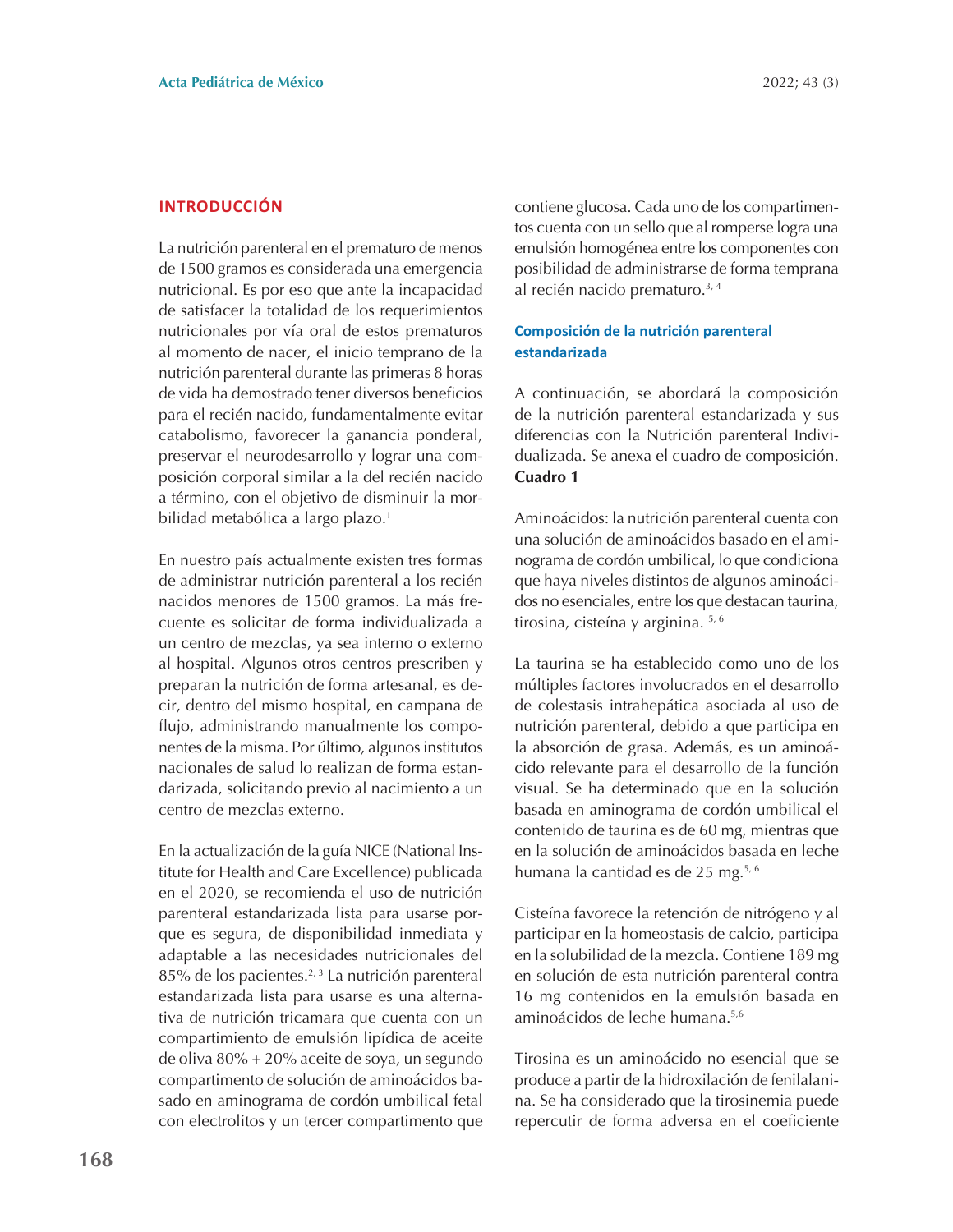

| Volumen (ml/kg/d)             | 50   | 60   | 70   | 80   | 90   | 100  | 110  | 120  | 128  |
|-------------------------------|------|------|------|------|------|------|------|------|------|
| Aminoácidos (g/kg/d)          | 1.6  | 1.9  | 2.2  | 2.5  | 2.8  | 3.1  | 3.4  | 3.8  | 4.0  |
| Glucosa $(g/kg/d)$            | 6.7  | 8.0  | 9.3  | 10.7 | 12.0 | 13.3 | 14.7 | 16   | 17.1 |
| Lípidos $(g/kg/d)$            | 1.3  | 1.5  | 1.8  | 2.0  | 2.3  | 2.5  | 2.8  | 3.0  | 3.2  |
| Energía total (kcal/<br>kg/d) | 46   | 55   | 64   | 73   | 82   | 91   | 100  | 109  | 116  |
| Sodio (mmol/kg/d)             | 1.1  | 1.3  | 1.5  | 1.8  | 2    | 2.2  | 2.4  | 2.6  | 2.8  |
| Potasio (mmol/kg/d)           | 1.0  | 1.2  | 1.4  | 1.7  | 1.9  | 2.1  | 2.3  | 2.5  | 2.6  |
| Magnesio (mmol/kg/d)          | 0.08 | 0.09 | 0.11 | 0.13 | 0.14 | 0.16 | 0.17 | 0.19 | 0.2  |
| Calcio ( $mmol/kg/d$ )        | 0.6  | 0.8  | 0.9  | 1.0  | 1.1  | 1.3  | 1.4  | 1.5  | 1.6  |
| Fosfato (mmol/kg/d)           | 0.6  | 0.8  | 0.9  | 1.0  | 1.1  | 1.3  | 1.4  | 1.5  | 1.6  |
| Cloruro (mmol/kg/d)           | 1.6  | 1.9  | 2.2  | 2.5  | 2.8  | 3.1  | 3.4  | 3.7  | 4.0  |

Cuadro 1. Requerimientos de nutrición estandarizada tricamara

intelectual. La recomendación de las guías actualizadas es de 18 a 75 mg. La emulsión contenida en la nutrición lista para usarse es de 45 mg en 100 ml, mientras que el contenido en la emulsión basada en leche humana contiene 240 mg.<sup>6</sup>

La arginina es un sustrato de la producción de óxido nítrico, cuva presencia en las soluciones de aminoácidos ha tomado relevancia debido a la posibilidad de disminuir la incidencia de enterocolitis necrosante.<sup>5, 6</sup>

Lípidos: la emulsión lipídica que contiene la nutrición tricamara lista para usarse está basada en 80% de aceite de oliva y 20% aceite de soya. Contiene 65% de ácidos grasos monoinsaturados, principalmente ácido oleico (Omega 9), que no produce eicosanoides proinflamatorios y es considerado inflamatoriamente neutro. El porcentaje de aceite de soya evita la deficiencia de ácidos grasos esenciales (poliinsaturados), contiene vitamina E que es antioxidante y disminuye la peroxidación lipídica.<sup>7-9</sup>

Carbohidratos: contiene 13 gramos de glucosa por cada 100 ml. Es el macronutriente con el que se determina el volumen de líquidos a administrar acorde al estado clínico del paciente, siendo clasificado en las guías de nutrición parenteral como fase aguda, transición y recuperación. Esto se basa fundamentalmente en la correlación que tiene con la modificación en la tasa de oxidación y tasa de producción de glucosa. Algunos otros factores que pueden modificar la regulación, son la edad gestacional menor de 28 semanas de gestación y el retardo del crecimiento intrauterino. $10, 11$ 

Osmolaridad: la osmolaridad contenida en la bolsa de 300 ml es de 1150 mOsm/L, por lo que se requiere vía central para administrar de forma segura. Sin embargo, al tener un puerto de adición, pueden administrarse 110 ml de agua bidestilada disminuyendo la osmolaridad a 890 mOsm/L, haciendo posible su administración por vía periférica logrando de esta forma el requerimiento recomendado en calorías y proteínas para las primeras horas de vida.<sup>12</sup>

Electrolitos: contiene relación calcio/fósforo 1:1, con lo que se garantiza la solubilidad de la mezcla, así como el nivel adecuado de fósforo intracelular. La recomendación actual en pacientes prematuros es iniciar electrolitos desde el primer momento de iniciar la nutrición parenteral, ya que se ha documentado que no existe un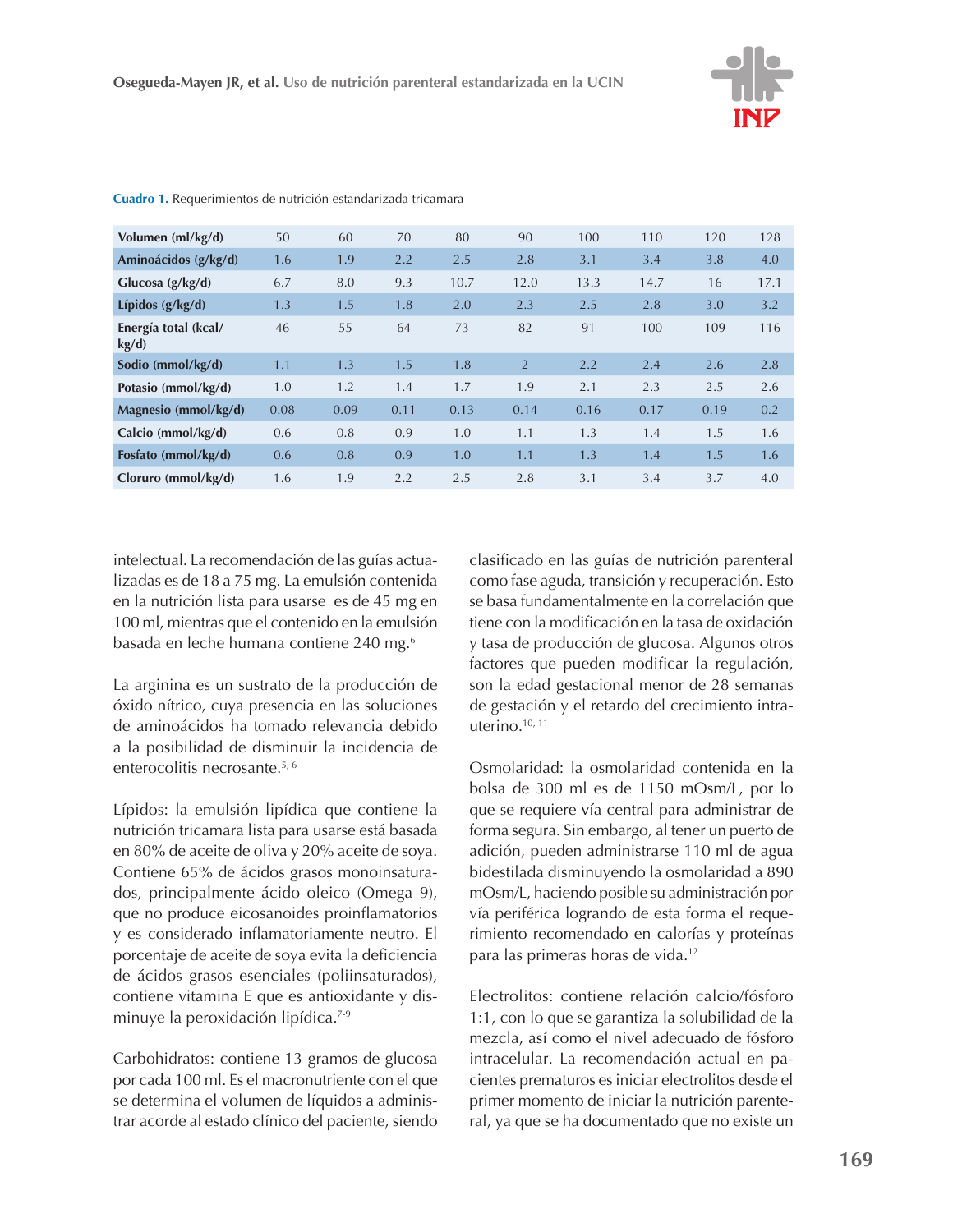riesgo añadido de alteraciones hidroelectrolíticas y que disminuye el síndrome de realimentación descrito en los pacientes prematuros que tienen aporte de macronutrientes suficientes sin ser acompañados de aporte de electrolitos. La inclusión de los electrolitos a la nutrición parenteral debe realizarse cuidando la diferencia de iones fuertes, es decir, sin sobrepasar un nivel de cloro mayor a la suma de sodio + potasio, lo que disminuye la posibilidad de acidosis metabólica. Esto es debido a una de las funciones homeostáticas del cloro y su impacto en el mantenimiento de la presión hidrostática y de la regulación del estado hídrico.<sup>13-16</sup>

## **CASO CLÍNICO**

Recién nacida prematura de 30.5 semanas de gestación por fecha de última menstruación, con antecedente de ser hija de madre con hipertensión crónica, preeclampsia sobreagregada y obesidad. Previo al nacimiento, se administró esquema de maduración pulmonar con dos dosis de betametasona, así como sulfato de magnesio en infusión, intervención que ha demostrado mejorar el desenlace de neurodesarrollo a los 2 años de edad.

Al nacimiento se obtuvo vía abdominal y se inició CPAP temprano, el peso inicial fue de 1350 gramos. Se ingresó a terapia neonatal donde se instaló catéter umbilical venoso por onfaloclisis y se inició nutrición parenteral estandarizada lista para usarse a las 2 horas de vida.

Se inició nutrición parenteral tricamara a 70 ml/kg, control de glucemia capilar a la hora de iniciada que reporta 100 mg/dl. A los 3 días de vida presentó mayor requerimiento de oxígeno, tiraje intercostal, precordio hiperdinámico y pulsos saltones. Se solicitó biometría hemática reportada normal, triglicéridos 62 mg/dl, urea 43.7mg/dl, glucosa sérica 100 mg/dl, calcio 8.5 mg/dl, sodio 139 meq/L, potasio 5.34 meq/L, fósforo 5.61 meq/L, cloro 104 meq/L.

Se realizó ecocardiograma en el que se reportó conducto arterioso permeable con repercusión hemodinámica moderada, se tomó control de glucemia capilar reportado en 180 mg/dl, con descenso de velocidad de infusión hasta lograr rango menor de 145 mg/dl.

Durante su estancia hospitalaria se incrementó vía enteral 20 a 25 ml/kg/día de leche humana extraída complementada con fórmula para prematuro llegando a 160 ml/kg el día 14 de vida (no se incrementó los 3 días de tratamiento con ibuprofeno). Requirió nutrición parenteral hasta llegar a un aporte vía oral de 120 ml/kg, para lograr el adecuado requerimiento calórico/ proteico.

Se realizaron controles bioquímicos para evaluar la tolerancia a la nutrición parenteral, siendo normales durante su evolución clínica. A las 4 semanas se tomó control de electrolitos como tamizaje de enfermedad metabólica ósea, reportándose dentro de rangos normales. Se retiró el uso de oxígeno en su totalidad el día 19 de vida. Se realizó tamizaje oftalmológico en el que se descartó retinopatía de la prematurez.

Se egresó únicamente con leche humana fortificada, probióticos y 800 UI de vitamina D por día. A la semana 42 corregida se encuentra en percentil 10 de peso de acuerdo a gráficas de Intergrowth- 21, y percentil 25 de perímetro cefálico. Se plantea que durante el seguimiento se realice valoración de Bayley a los 18 meses.

## **DISCUSIÓN**

El inicio temprano de la nutrición parenteral favorece el neurodesarrollo. En 2009 la Dra. Stephens demostró que modificar la primera semana de vida el aporte de 1 gr/kg/día de proteína mejoró el índice de desarrollo mental (Bayley II) 8.4 puntos, y al incrementar 10 kcal/ kg/día mejoró el índice de desarrollo mental 4.8 puntos a los 18 meses de vida, lo cual es de gran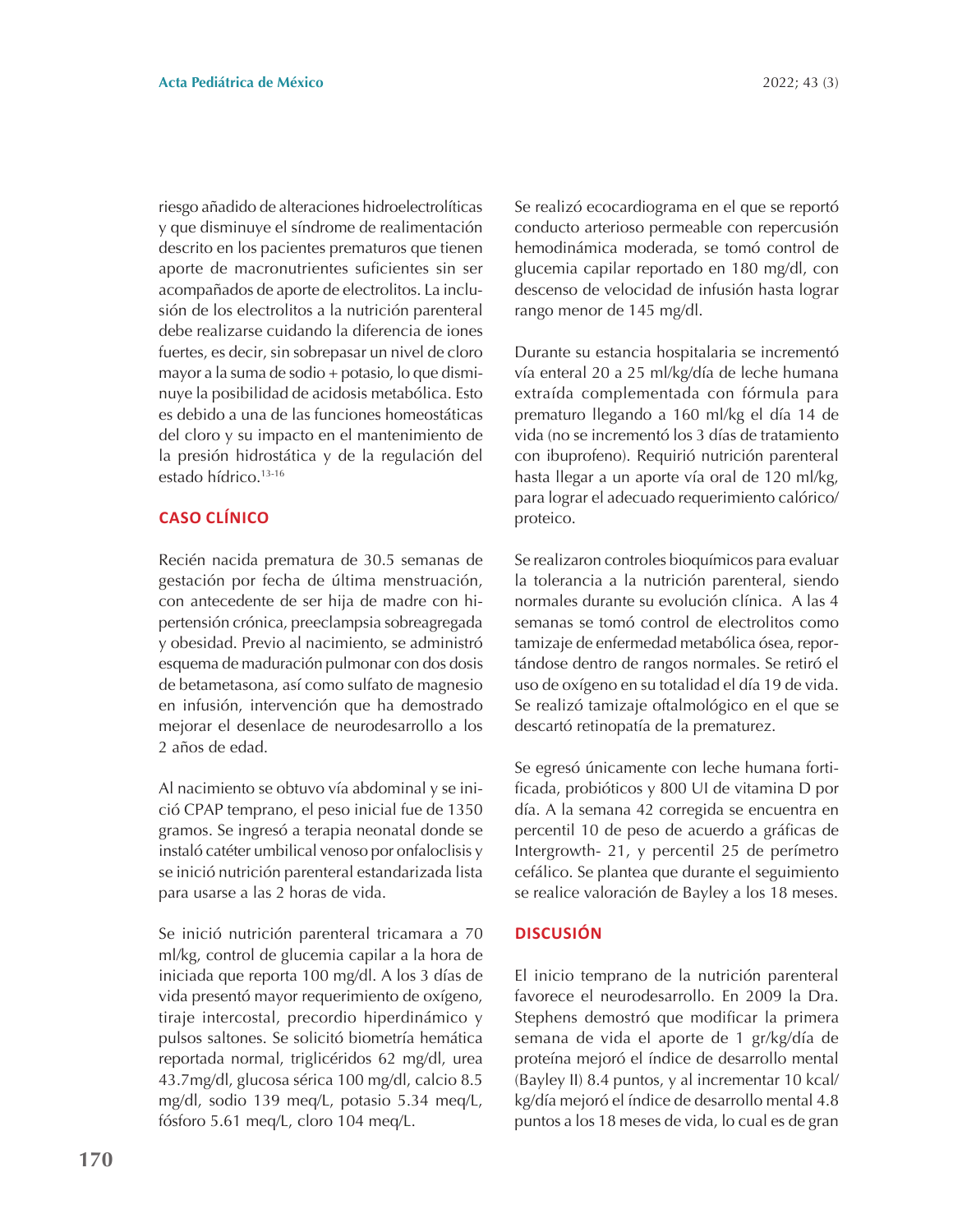

importancia tomando en cuenta que la masa cerebral entre la semana 25 y 38 incrementa un 40%.<sup>17-18</sup>

La bolsa tricamara lista para usar contiene acetato, con lo que se limita la posibilidad de acidosis metabólica. Esta intervención disminuye la posibilidad de utilizar soluciones intravenosas en exceso, que incrementan la morbilidad en pacientes muy prematuros (menores de 32 semanas de gestación) con peso muy bajo al nacimiento (menores de 1500 gramos), tales como hemorragia intraventricular, conducto arterioso permeable y displasia broncopulmonar. El requerimiento de electrolitos con una diferencia de iones fuertes adecuada, también disminuye la posibilidad de generar acidosis metabólica hiperclorémica, generalmente iatrogénica en el recién nacido.<sup>18,19</sup>

Durante la hospitalización, la recién nacida desarrolló repercusión hemodinámica secundaria a conducto arterioso permeable. La intervención recomendada en las guías de nutrición parenteral actuales es disminuir el aporte de la nutrición asegurando únicamente favorecer el aporte de calorías y de proteínas (45 a 55 kcal y 1.5 a 2.5 gr/kg/día respectivamente) con lo que se logra un control precoz de la glucosa. En el caso actual decidimos esperar a ver la tolerancia con el aporte de carbohidratos, con lo que se elevó la glucosa a un rango superior a 180 mg/dl. Actualmente se considera hiperglucemia cuando la cifra supera los 145 mg/dl, e hiperglucemia que requiere tratamiento con insulina, cuando ésta se encuentra en un rango mayor de 180 mg/ dl sin responder a la disminución del aporte. La explicación fisiopatológica radica en la modificación de la tasa de oxidación de glucosa y tasa de producción de glucosa secundaria a cambio del estado clínico del paciente, con lo que se activan mecanismos metabólicos productores de hormonas contrarreguladoras que favorecen el incremento de la glucosa plasmática.<sup>11</sup>

La guía de nutrición parenteral ASPEN (American Society for Parenteral and Enteral Nutrition) en el 2007 incluyó la recomendación de estandarizar la nutrición, recalcando cuatro beneficios importantes: incrementa la seguridad, favorece el inicio oportuno, disminuye errores de prescripción y de preparación. En la actualidad, tanto la ESPGHAN (European Society for Paediatric Gastroenterology Hepatology and Nutrition) en el 2018 como la NICE en el 2020 consideran el uso de este tipo de nutrición por esas mismas razones, añadiendo que al analizar el incremento ponderal al comparar una nutrición individualizada contra una estandarizada no existe diferencia, y al comparar alteraciones electrolíticas, éstas se presentan en menor frecuencia en el grupo de pacientes que usa nutrición estandarizada.<sup>4, 20</sup>

Una emulsión lipídica benéfica para los recién nacidos menores de 1500 gramos es aquella que evita la deficiencia de ácidos grasos poliinsaturados (ácido linoleico y alfa linolénico), que tiene una peroxidación lipídica baja, y evita vías metabólicas proinflamatorias. Hasta hace poco tiempo en nuestro país se contaba únicamente con una emulsión basada en aceite de soya, que, si bien evita la deficiencia de ácidos grasos esenciales, predispone a falla intestinal asociada a lesión hepática, presentando colestasis asociada al uso de la nutrición parenteral. Actualmente, se sabe que además del uso de una emulsión lipídica con estas características, el aporte excesivo de carbohidratos y el déficit de taurina, incrementa la posibilidad de este desenlace clínico.<sup>9, 21</sup> La introducción de una emulsión lipídica con aceite de pescado (SMOF) disminuyó la frecuencia de colestasis intrahepática, además del beneficio hipotético de incrementar el aporte de ácido docosahexaenoico (DHA) con sus características antiinflamatorias que han sido motivo de estudio en ensayos clínicos, intentando demostrar que su introducción vía enteral y parenteral podría disminuir la posibilidad de desarrollo de displasia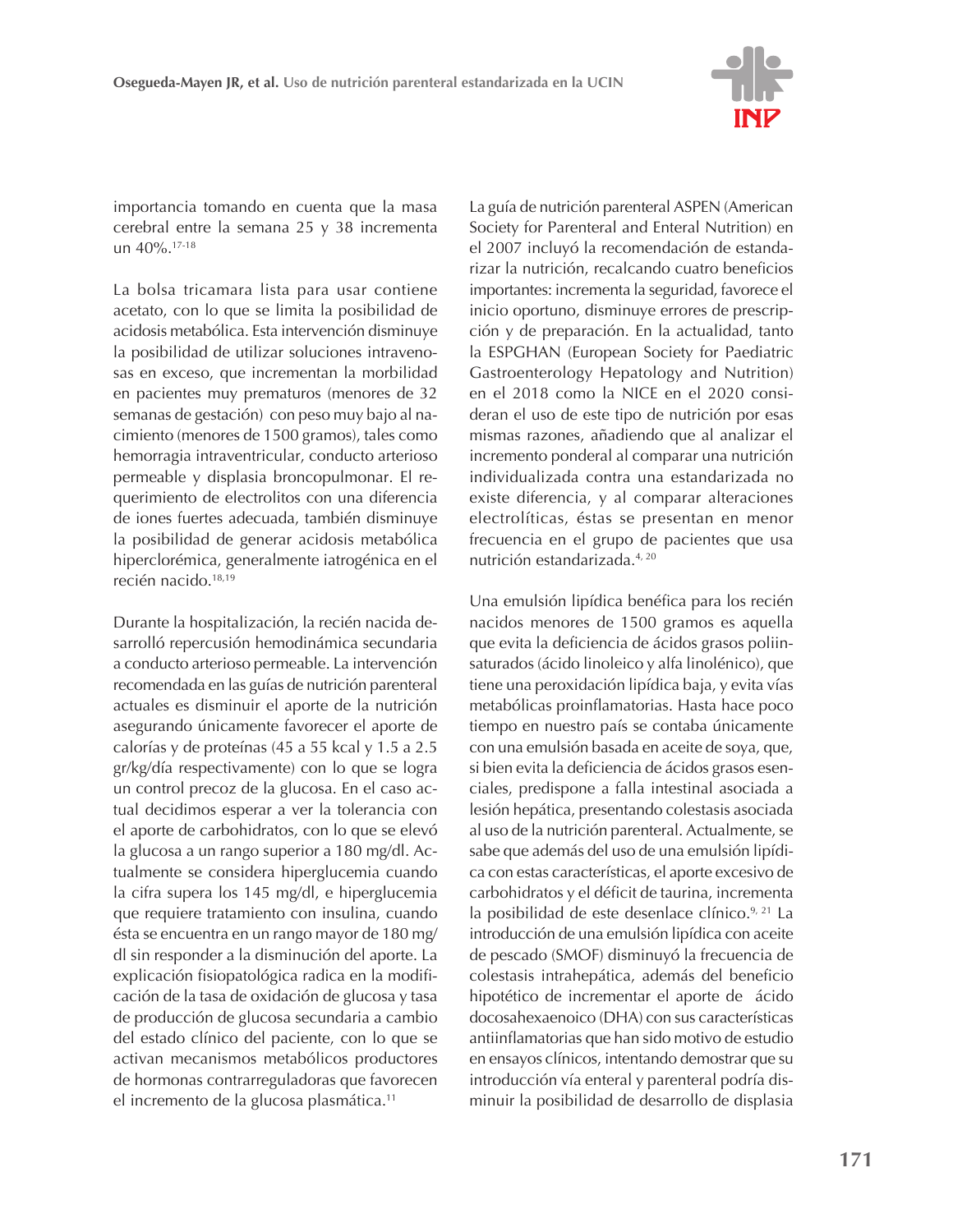broncopulmonar y retinopatía de la prematurez. Sin embargo, al analizar los resultados de este estudio llevado a cabo en Nueva Zelanda y Australia se encontró una hipótesis adversa.<sup>22, 23</sup>

Las últimas revisiones sobre emulsiones lipídicas han demostrado que no existe una emulsión lipídica ideal hasta el momento. Sin embargo, los mejores desenlaces clínicos han sido demostrados con el uso de emulsiones que se acerquen a una relación similar a la que obtienen los fetos en el último trimestre de la gestación (fenómeno de biomagnificación) con una relación cercana a ARA/DHA 2:1, misma que se logra fundamentalmente con las emulsiones basadas en aceite de oliva.  $24, 25$ 

### **CONCLUSIONES**

El inicio temprano de la nutrición parenteral en los recién nacidos menores de 1500 gramos es una intervención fundamental para lograr desenlaces óptimos en cuestión nutricional y de neurodesarrollo. La bolsa tricámara lista para usarse es una buena opción para poder garantizar que esta nutrición comience dentro de las primeras horas de vida disminuyendo la posibilidad de utilizar soluciones intravenosas en exceso, de desarrollar acidosis metabólica y ofreciendo un aporte óptimo de micro y macronutrientes. Las implicaciones clínicas de esta práctica se pueden encontrar a corto y largo plazo, favoreciendo mejores desenlaces metabólicos y del neurodesarrollo en los recién nacidos prematuros que egresan de la unidad de cuidados intensivos neonatales.

En México la disponibilidad de una bolsa lista para usarse en prematuros es reciente, por lo que el análisis de su contenido y diferencias con la nutrición individualizada son importantes para determinar en qué casos es posible utilizarla.

#### **FUTURAS INVESTIGACIONES**

Existe la necesidad de realizar estudios prospectivos donde se pueda evaluar a largo plazo los beneficios neurológicos de la implementación temprana de nutrición parenteral estandarizada.

#### **REFERENCIAS**

- Morgan C. Early amino acid administration in very preterm  $1.$ infants: Too little, too late or too much, too soon? Semin Fetal Neonatal Med. 2013;18(3):160-5. DOI: 10.1016/j. siny.2013.02.002
- $2.$ Joosten K, Embleton N, Yan W, Senterre T, Braegger C, Bronsky J, et al. ESPGHAN/ESPEN/ESPR/CSPEN guidelines on pediatric parenteral nutrition: Energy. Clin Nutr. 2018;37(6):2309-14.
- Ray S. NICE guideline review: Neonatal parenteral nutrition  $\mathbf{R}$ (NG154). Arch Dis Child Educ Pract Ed. 2021 Oct;106(5):292-295. doi: 10.1136/archdischild-2020-320581
- Riskin A, Picaud JC, Shamir R, Braegger C, Bronsky J, Cai W,  $\overline{4}$ . et al. ESPGHAN/ESPEN/ESPR/CSPEN guidelines on pediatric parenteral nutrition: Standard versus individualized parenteral nutrition. Clin Nutr. 2018;37(6):2409-17.
- Embleton ND, Van den Akker CHP. Protein intakes to  $5.$ optimize outcomes for preterm infants. Semin Perinatol. 2019;43(7).
- $6<sub>1</sub>$ Van Goudoever JB, Carnielli V, Darmaun D, Sainz de Pipaon M, Braegger C, Bronsky J, et al. ESPGHAN/ESPEN/ESPR/ CSPEN guidelines on pediatric parenteral nutrition: Amino acids. Clin Nutr. 2018;37(6):2315-23.
- $7<sup>1</sup>$ Calkins KL, Puder M, Gura K. The evolving use of intravenous lipid emulsions in the neonatal intensive care unit. Semin Perinatol. 2019;43(7).
- 8. Lapillonne A, Fidler Mis N, Goulet O, van den Akker CHP, Wu J, Koletzko B, et al. ESPGHAN/ESPEN/ESPR/CSPEN guidelines on pediatric parenteral nutrition: Lipids. Clin Nutr. 2018;37(6):2324-36.
- Frazer LC, Martin CR. Parenteral lipid emulsions in the  $\mathbf{q}$ preterm infant: Current issues and controversies. Arch Dis Child Fetal Neonatal Ed. 2021:1-6.
- 10. Molina-Poveda C. Nutrient requirements. Eleventh E. Aquafeed Formulation. Elsevier Inc.; 2016. 75-216 p. DOI: 10.1016/B978-0-323-56711-4.00041-9
- 11. Mesotten D, Joosten K, van Kempen A, Verbruggen S, Braegger C, Bronsky J, et al. ESPGHAN/ESPEN/ESPR/CSPEN guidelines on pediatric parenteral nutrition: Carbohydrates. Clin Nutr. 2018;37(6):2337-43.